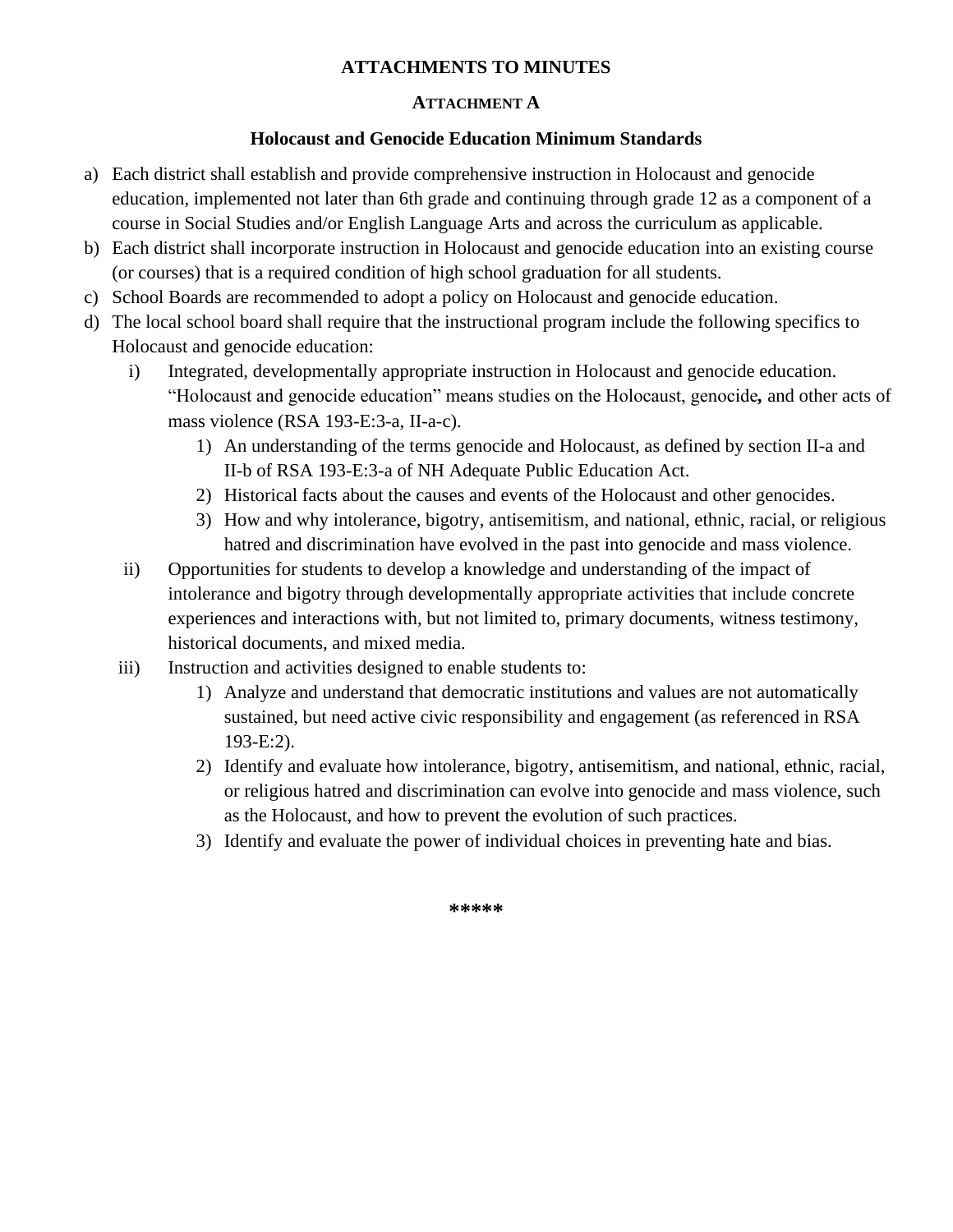## **ATTACHMENT B**

## **REVISED STATUTES ANNOTATED (RSA) REFERENCED IN STANDARD**

#### **Effective: September 21, 2020**

N.H. Rev. Stat. § **193**-**E**:**3**-**a 193**-**E**:**3**-**a** Definitions.

In this section:

I. "Commissioner" means the commissioner of the department of education.

II. "Department" means the department of education.

II-a. "Genocide" means any of the following acts committed with the intent to destroy, in whole or in part, a national, ethnic, racial, or religious group: killing members of the group; causing serious bodily or mental harm to members of the group; deliberately inflicting on the group conditions of life calculated to bring about its physical destruction in whole or in part; imposing measures intended to prevent births within the group; or forcibly transferring children of the group to another group.

II-b. "Holocaust" means the systematic, bureaucratic, state-sponsored persecution and murder of approximately 6,000,000 Jews by the Nazi regime and its collaborators.

II-c. "Holocaust and genocide education" means studies on the Holocaust, genocide, and other acts of mass violence.

III. "Input-based school accountability system" means the certified narrative explanation describing how a school has demonstrated compliance with the school approval standards included in the opportunity for an adequate education required under [RSA 193-E:3-b.](https://1.next.westlaw.com/Link/Document/FullText?findType=L&pubNum=1000864&cite=NHSTS193-E%3a3-B&originatingDoc=N11DB7E10D73411EA8863E7E29513B0BF&refType=LQ&originationContext=document&transitionType=DocumentItem&contextData=(sc.Search))

IV. "Performance-based school accountability system" means the scoring system required under [RSA](https://1.next.westlaw.com/Link/Document/FullText?findType=L&pubNum=1000864&cite=NHSTS193-E%3a3-B&originatingDoc=N11DB7E10D73411EA8863E7E29513B0BF&refType=LQ&originationContext=document&transitionType=DocumentItem&contextData=(sc.Search)) 

[193-E:3-b](https://1.next.westlaw.com/Link/Document/FullText?findType=L&pubNum=1000864&cite=NHSTS193-E%3a3-B&originatingDoc=N11DB7E10D73411EA8863E7E29513B0BF&refType=LQ&originationContext=document&transitionType=DocumentItem&contextData=(sc.Search)) and implemented by the department in rules adopted pursuant to RSA 541-A.

V. "State board" means the state board of education.

#### **Effective: September 21, 2020**

N.H. Rev. Stat. § 193-E:2

#### 193-E:2 Criteria for an Adequate Education.

An adequate education shall provide all students with the opportunity to acquire:

I. Skill in reading, writing, and speaking English to enable them to communicate effectively and think creatively and critically.

II. Skill in mathematics and familiarity with methods of science to enable them to analyze information, solve problems, and make rational decisions.

III. Knowledge of the biological, physical, and earth sciences to enable them to understand and appreciate the world around them.

IV. Knowledge of civics and government, economics, geography, history, and Holocaust and genocide education to enable them to participate in the democratic process and to make informed choices as responsible citizens.

V. Grounding in the arts, languages, and literature to enable them to appreciate our cultural heritage and develop lifelong interests and involvement in these areas.

VI. Sound wellness and environmental practices to enable them to enhance their own well-being, as well as that of others.

VII. Skills for lifelong learning, including interpersonal and technological skills, to enable them to learn, work, and participate effectively in a changing society.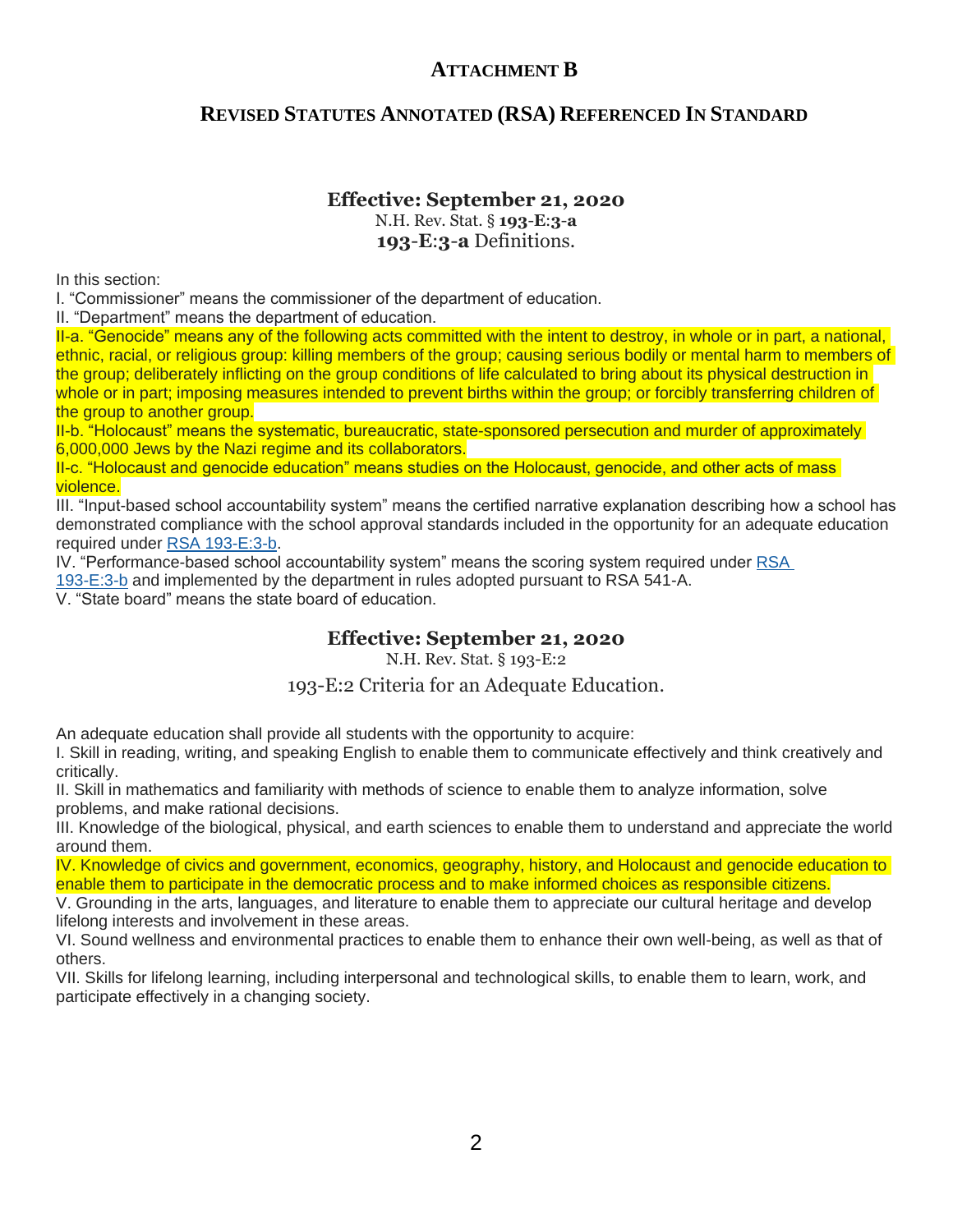## **SUBJECT TO APPROVAL AT THE FEBRUARY 2021 MEETING**

## **Minutes of January 22, 2021 Meeting of Commission on Holocaust and Genocide Education This meeting can be viewed at: <https://youtu.be/9wlH-73zVnU>**

## **I. Attendance**

| <b>Name</b>                   | <b>Contact Information</b>          | <b>Present</b> | <b>Absent</b> |
|-------------------------------|-------------------------------------|----------------|---------------|
| Senator Jay Kahn              | Kahnjay03@gmail.com                 | X              |               |
|                               | 603-352-2903                        |                |               |
|                               | 603-271-3077/work                   |                |               |
| <b>Brian Balke</b>            | Brian.balke@sau19.org               | X              |               |
|                               | 603-497-4818                        |                |               |
| Dina Michael Chaitowitz, Esq. | dmichaelchaitowitz@gmail.com        | X              |               |
|                               | 603-235-0258/cell                   |                |               |
| Marna Ducharme                | mducharme@londonderry.org           | X              |               |
|                               | 603-540-0043                        |                |               |
| Representative Arthur Ellison | Highland242@gmail.com               | X              |               |
|                               | 603-224-7425                        |                |               |
| Dr. Yves Pacifique Gakunde    | ygakunde@ci.keene.nh.us             | X              |               |
|                               | 603-357-9800                        |                |               |
| <b>Ashley Harbel</b>          | aeharbel@gmail.com                  | X              |               |
|                               | 860-908-9995                        |                |               |
| Reverend Zachary Harmon       | vicarstchristophers@gmail.com       | X              |               |
|                               | 603-329-4674                        |                |               |
| <b>Bishop Peter Libasci</b>   | lleduc@rcbm.org                     | X              |               |
|                               | 603-663-0129                        |                |               |
| <b>Kathy Preston</b>          | katispeaks@gmail.com                | X              |               |
|                               | hamp@tds.net                        |                |               |
|                               | jennabisbee@comcast.net (assistant) |                |               |
| Rabbi Jon Spira-Savett        | rabbijon@tbanashua.org              |                | X             |
|                               | 603-809-9736                        |                |               |
| <b>Robert Trestan</b>         | rtrestan@adl.org                    | X              |               |
|                               | 617-406-6360                        |                |               |
| Dr. James Waller              | jwaller@keene.edu                   | X, for part    |               |
|                               | 603-358-2011                        | of mtg         |               |
| Tom White                     | twhite@keene.edu                    |                | $\mathbf X$   |
|                               | 603-358-2746                        |                |               |
| Representative Dan Wolf       | dan@hodan.com                       | X              |               |
|                               | 603-763-5176                        |                |               |
|                               | 603-526-6997/work                   |                |               |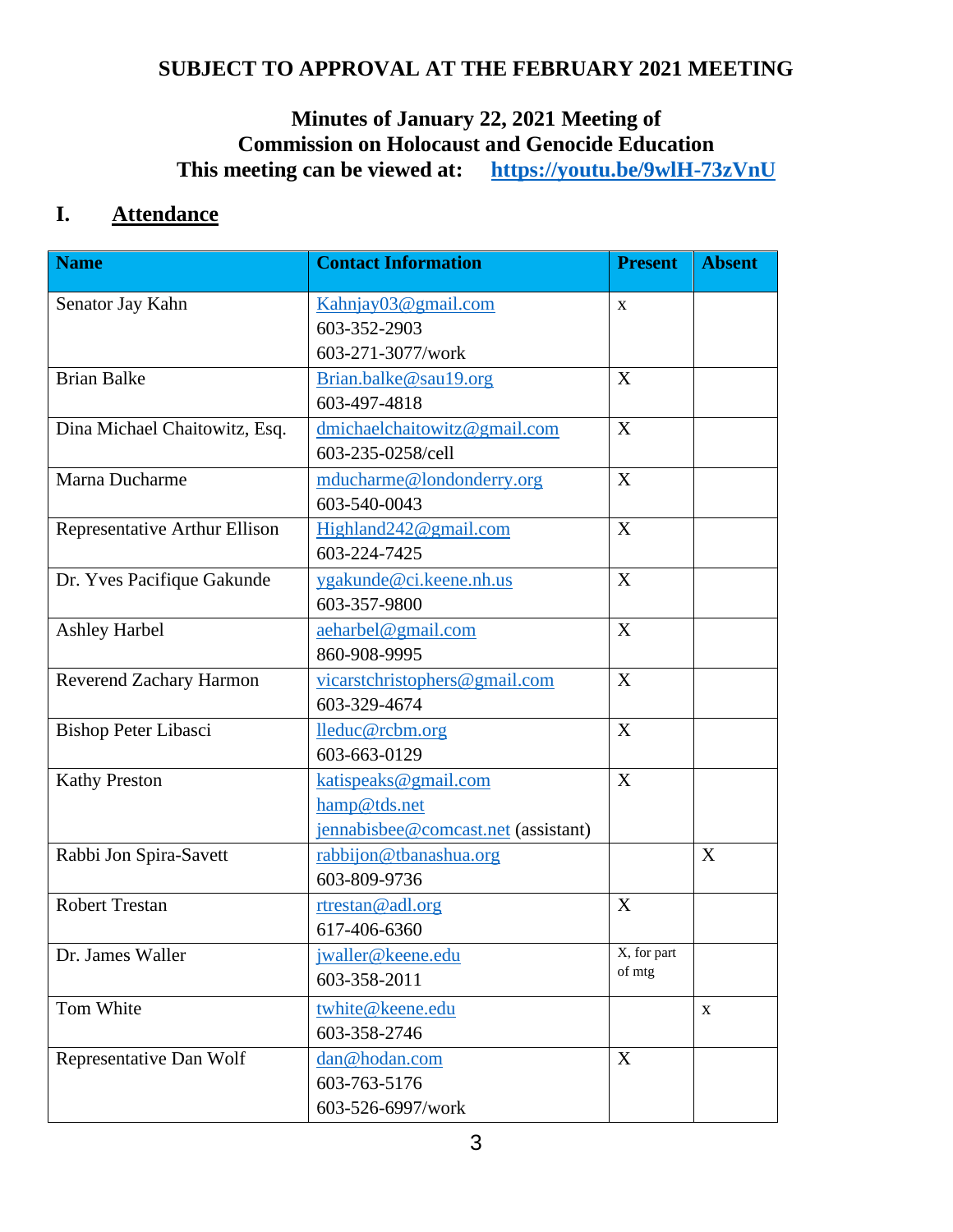## **II. Motions**

| <b>Motion</b>                                                                                                                                                                                                                                                                                                                                       | <b>Failed</b> | <b>Passed</b> | <b>Abstain</b> |
|-----------------------------------------------------------------------------------------------------------------------------------------------------------------------------------------------------------------------------------------------------------------------------------------------------------------------------------------------------|---------------|---------------|----------------|
| <b>Motion to accept minutes from December</b><br>1.<br>2020 meeting.                                                                                                                                                                                                                                                                                |               | $\mathbf X$   |                |
| <b>Motion to recommend to the state Board</b><br>2.<br>of Education the proposed Holocaust and<br><b>Genocide education minimum standards</b><br>discussed, reviewed, and approved at the<br><b>Commission's January 22, 2021 meeting</b><br>and request that the Board of Education<br>introduce the recommended standards at<br>its next meeting. |               | $\mathbf X$   |                |

This is a synopsis of the highlights. Please view the recording for the complete conversation.

## **III. Minutes.**

Robert Trestan made a motion to accept the minutes of the December 2020 meeting; Kati Preston seconded. The minutes from the last meeting were accepted unanimously by the Commission members present at the meeting.

## **IV. Report of Subcommittees.**

## **1**. **Policies Subcommittee:**

Brian Balke explained the process that will take place once the Commission approves a proposed standard. First, the proposed standard would be presented to the state Board of Education, for inclusion in ED 306 (the minimum standards). The Board of Education would consider it, give the public the opportunity to participate and, if Board of Education is in concurrence, the language would be approved and presented to the Joint Legislative Committee on Administrative Rules ("JLCAR"). After we finish this process, the Policies Subcommittee would then move onto the next phase of its work, a draft recommended policy for school boards to adopt.

Ashley Harbel explained that the current version is similar to what folks saw at last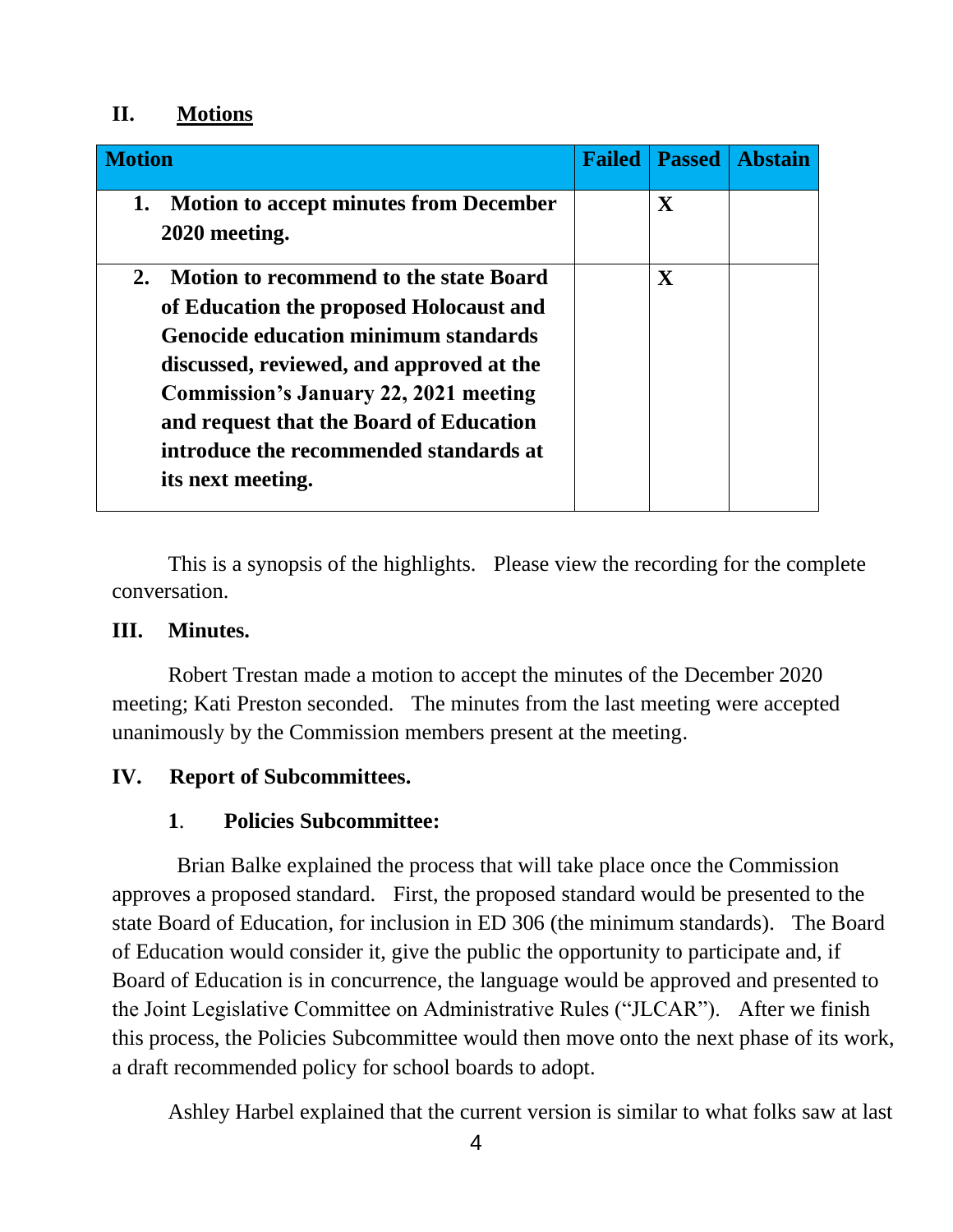full Commission meeting. The Policies Subcommittee met with Dr. Greene who gave us some good feedback. Some specific changes:

We changed "at least by  $8<sup>th</sup>$  grade" to "at least by  $6<sup>th</sup>$  grade." The addition of the word "component" makes it clear that we are not requiring schools to create a separate course, but Holocaust/genocide education must at least be part of an existing course in high school. Regarding (c), we will create a recommended policy but we are not requiring school boards to adopt a policy. But note that even if school boards don't adopt a policy, they must comply with the minimum standard. Regarding section (d),  $(d)(3)(i)$  concerns content; (ii) concerns delivery method; and (iii) is about what kids are "doing" with the information. In response to a member's query, Harbel confirmed that the first two paragraphs--(a) and (b)--mean that while Holocaust/genocide education is required as part of an existing course in high school, it is also required "at least by  $6<sup>th</sup>$ grade."

We discussed some particulars of the draft, including the meaning of the phrase "continuing through to grade 12" and whether it is intended to mean "yearly." Harbel explained that the requirement does not mean that the subject must be taught yearly. Ducharme explained that there is a concept in education called "spiraling," which means that a subject is revisited over time, getting more developmentally complicated. In an educational sense, teachers would realize there is time and place for the subject matter and school officials would understand this to mean that the subject should be hit upon in appropriate courses. Brian Balke emphasized that pursuant to this draft standard, the subject only needs to be taught twice: in late elementary school and then minimally at least once in high school. Schools could choose to do more, however. Ashley Harbel explained that the new language in (d)(iii)(3) comes from the ADL's pyramid of hate. To address concerns that the standard should incorporate the language in RSA 193-E-2 (the criteria for an adequate education) about making informed choices, we added a reference to RSA 193-E-2.

We talked about a number of other issues that could conceivably be addressed in the standard: whether the concept of bullying should be included; ensuring that victims are not identified only by the trauma they experienced; and evaluating whether the standard is effective. These issues will be addressed by the Best Practices and Policies Subcommittees.

One committee member asked how we will learn if districts are following through. Senator Kahn pointed out that, over the course of the Commission's life, we are charged to both identify "best practices" and determine how they are being implemented. Brian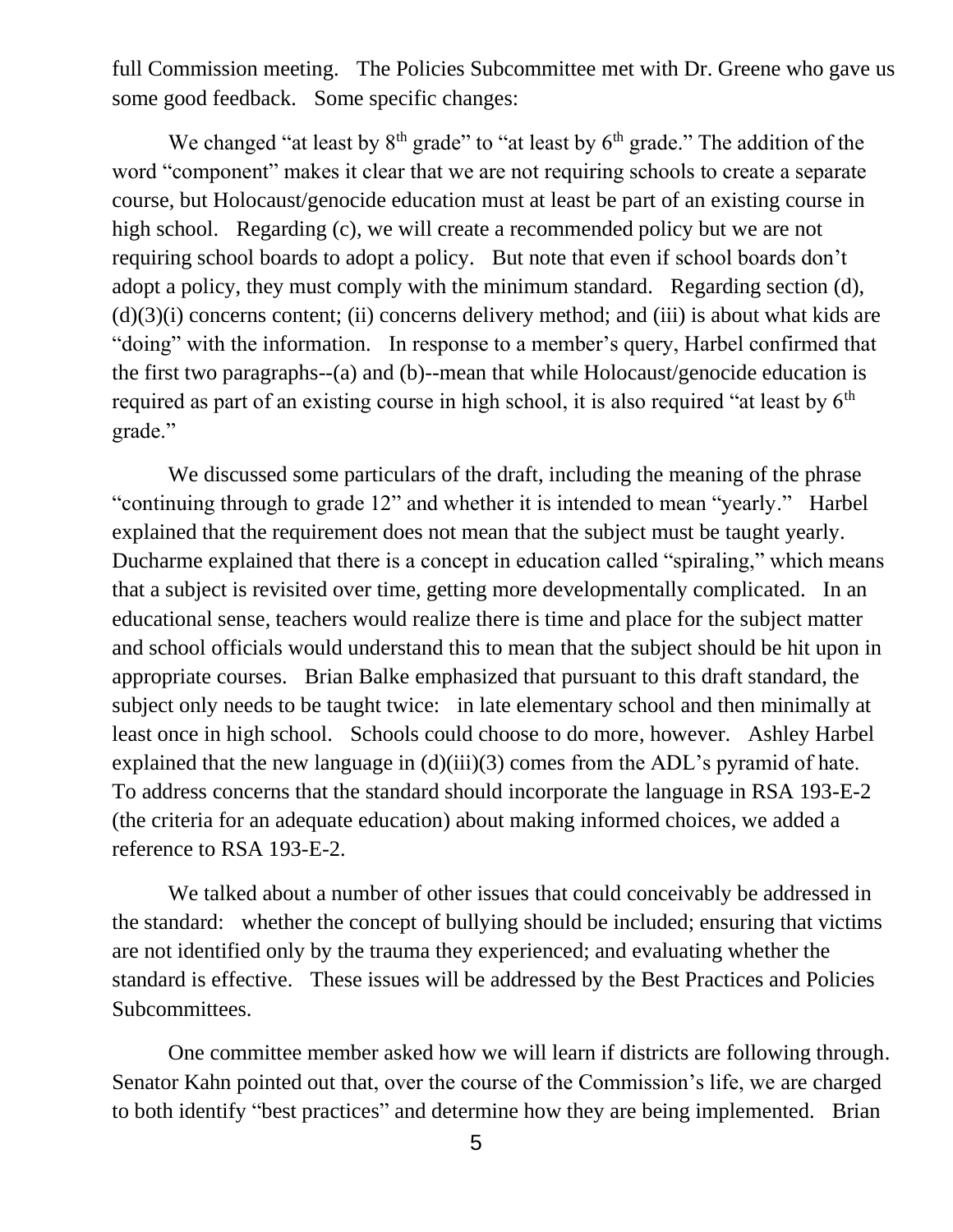Balke noted that superintendents are required to sign off that we meet the minimum standard expectations. And the Department of Education also has a school approval process where the schools are required to show evidence (with a course catalog, for example) to ensure that we are meeting the minimum standards.

Chaitowitz asked if other states that have a Holocaust/genocide education mandate require more occasions on which the topic is taught. Robert Trestan said some states require a certain number of hours, but pointed out that we had chosen to give school districts flexibility. Chaitowitz asked whether it would be useful to use the word "periodically" so that it is more than one occasion between  $6<sup>th</sup>$  grade and high school. Harbel responded that "best practices" will suggest that we touch on the topic more frequently.

Senator Kahn said it might be valuable to approve the standard today, if we can, so that we can get the standard to the Board of Education in February.

There was then further conversation of the process that will take place once the Commission approves a standard: the Commission would make a request of the Board of Education to have this standard brought forth at the next available meeting. The Board of Education will consider the standard, and then it would put the standard on the agenda which would allow the public to weigh in. Once the standard goes to the Board of Education, it becomes the work of the Board, and it is out of our hands. It would be up to the Board whether to share any feedback with us for further comment and any amendment. We think that the Commission will continue to be involved in looking at the testimony and comments received by the Board, as Dr. Greene suggested when he spoke to us. Our input at this point is probably though written documentation. Once the Board of Education approves the standard, the Board will send it JLCAR. That too requires a period of notice and public comment. If everything has gone well, JLCAR will have a recommendation from staff that we've complied with all notice requirements, and the standard is consistent with the statute, and that we haven't exceeded legislative authority either in word or cost for the implementation of the statute. We would want to speak to JLCAR, we would want to give some history and explain what we did, but once the Board of Education takes action, our ability to influence is over, apart from advocacy at JLCAR. We discussed having two to three people speak on behalf of the Commission.

At this point, there was a lot of conversation about the particular wording of the motion to be presented to the Commission. Please listen to the recording for the particulars.